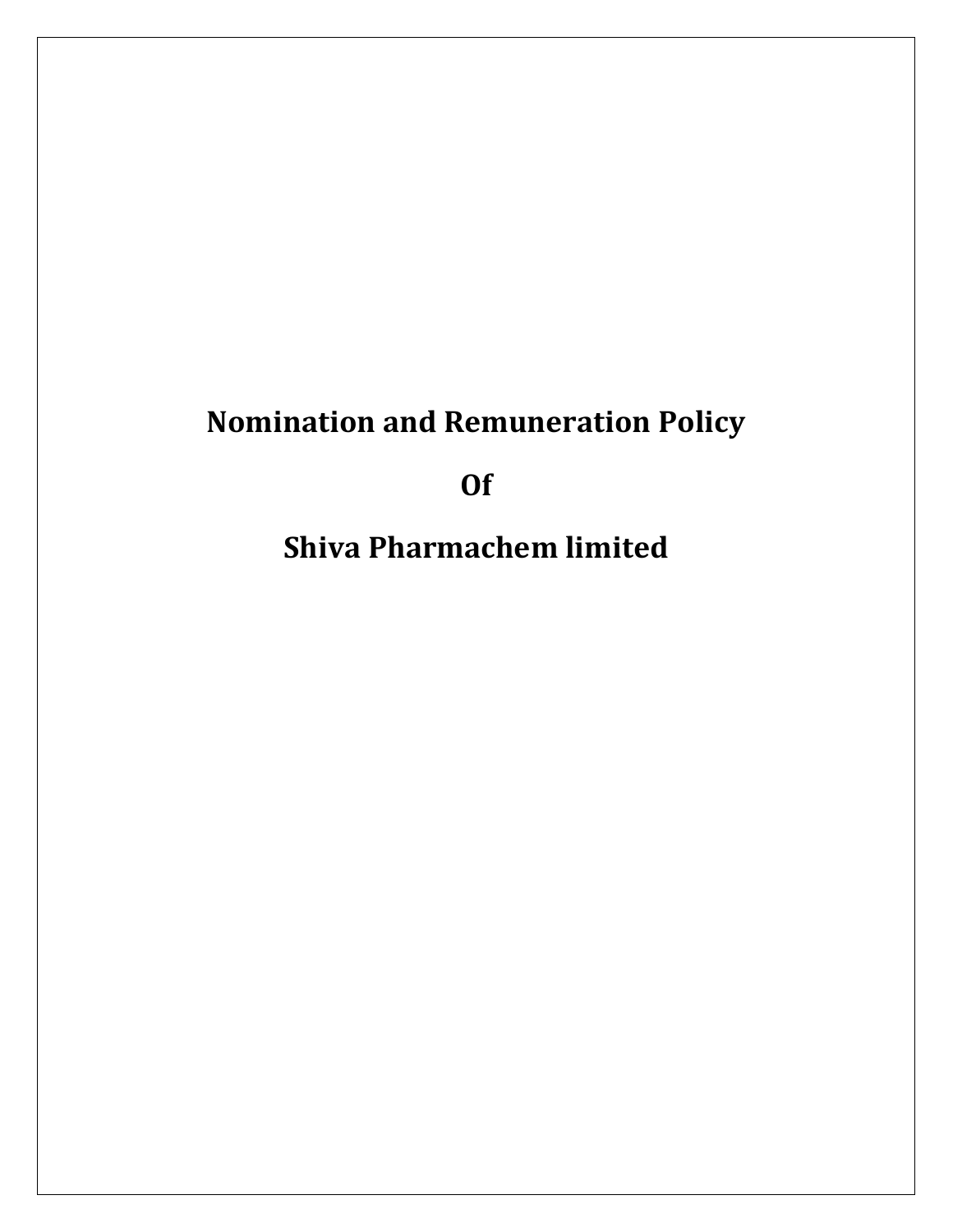The Nomination and Remuneration Policy has been formulated by Nomination and Remuneration Committee and approved by the Board of Directors in compliance with Section 178 of the Companies Act 2013 read along with the applicable rules thereto, as amended from time to time.

### DEFINITIONS:

- 1. "Act" means the Companies Act 2013 and Rules framed thereunder, as amended from time to time.
- 2. "Independent Director" means a independent director as referred to in Section 149 (5) of the Companies Act 2013.
- 3. "Managerial Personnel" means Managerial Personnel or persons as applicable under Section 196 and other applicable provisions of the Act.
- 4. "Key Managerial Personnel" means:
	- $\triangleright$  Chief Executive Officer or the managing director or the manager
	- $\triangleright$  Chief Financial Officer
	- Whole Time Director
	- $\triangleright$  Company Secretary
	- $\triangleright$  Such other officer, not more than one level below the directors who is in whole- time employment, designated as key managerial personnel by the Board
	- $\triangleright$  Such other officer as may be prescribed.
- 5. "Senior Management" mean personnel of the Company who are the members of its core management team excluding Board of Director comprising all members of Management one level below the Executive Directors, including the functional heads.
- 6. "Remuneration" means any money or its equivalent given or passed to any person for services rendered by him/her and includes perquisites as defined under the Income-tax Act, 1961.

Terms that have not been defined in this Policy shall have the same meaning assigned to them in the Companies Act, 2013.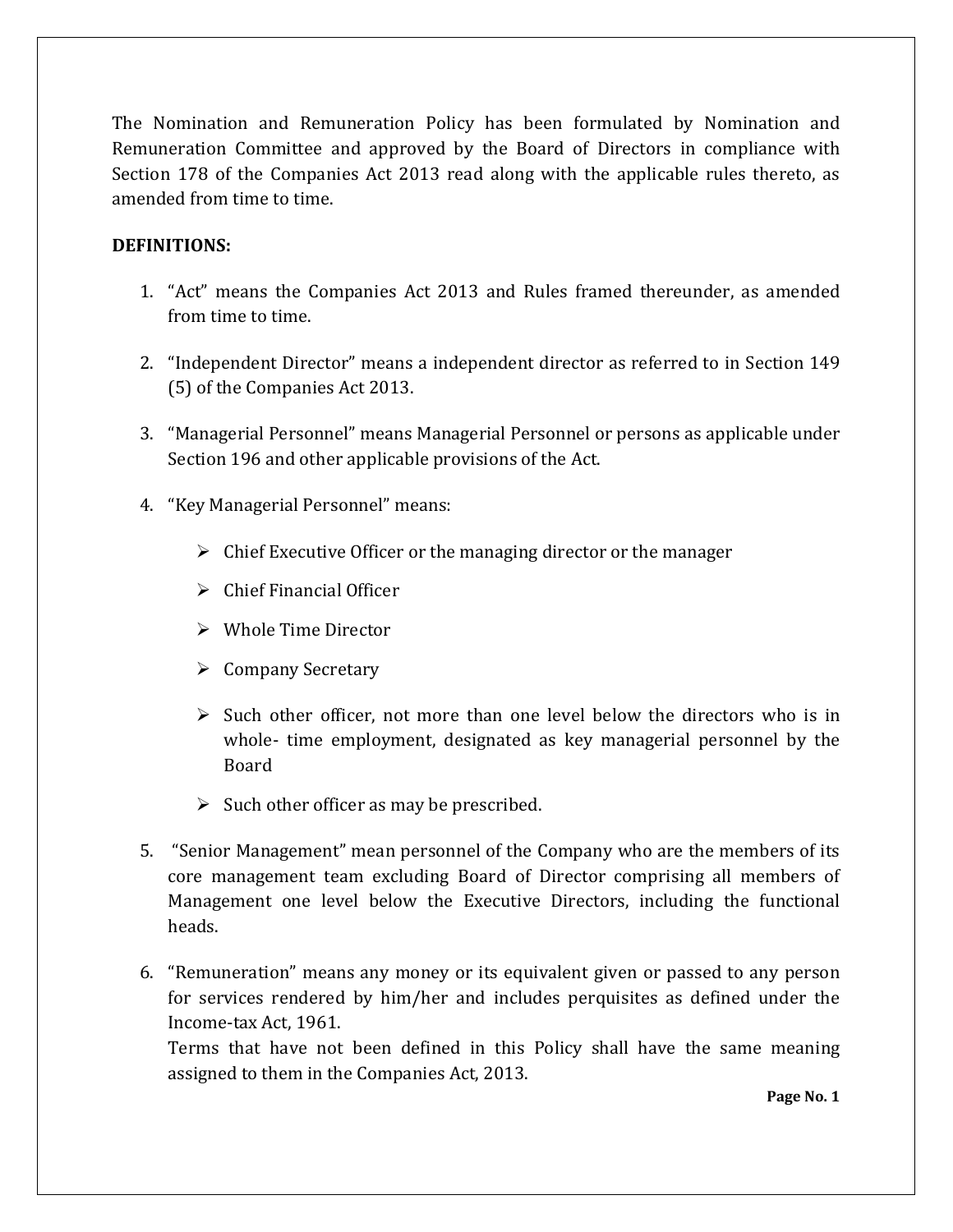#### APPLICABILITY:

This Policy is applicable to:

- 1. Directors viz. Executive, Non-executive and Independent
- 2. Key Managerial Personnel
- 3. Senior Management Personnel
- 4. Other Employees of the Company

# OBJECTIVES OF THE POLICY:

The Objective of this policy is to ensure that:

- $\triangleright$  the level and composition of remuneration is reasonable and sufficient to attract, retain and motivate directors of the quality required to run the company successfully.
- $\triangleright$  relationship of remuneration to performance is clear and meets appropriate performance benchmarks.
- $\triangleright$  remuneration to directors, key managerial personnel and senior management involves a balance between fixed and incentive pay reflecting short and long-term performance objectives appropriate to the working of the company and its goals.

# ROLE OF COMMITTEE:

The role of the Committee inter alia will be the following:

- $\triangleright$  To identify persons who are qualified to become directors and who may be appointed in senior management in accordance with the criteria laid down in this policy.
- To recommend to the Board the appointment and removal of Directors and Senior Management.
- $\triangleright$  To specify the manner for effective evaluation of performance of Board, its committees, individual directors to be carried out either by the Board, by the nomination and remuneration committee or by an independent external agency and to review its implementation and compliance.
- $\triangleright$  To formulate the criteria for determining qualifications, positive attributes and independence of a director.
- $\triangleright$  To recommend to the Board a policy, relating to the remuneration for the directors, key managerial personnel and other employees.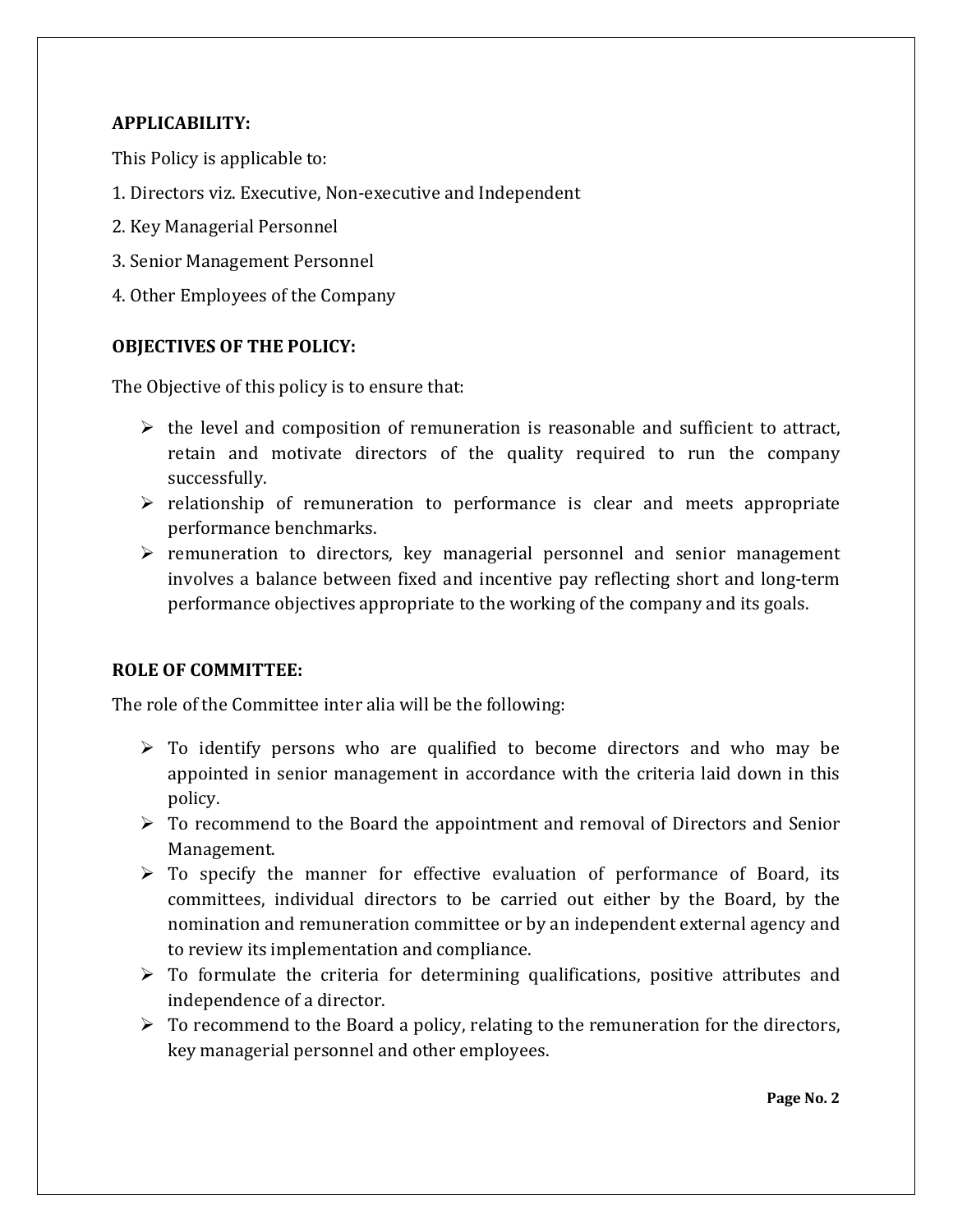- $\triangleright$  To ensure that the level and composition of remuneration is reasonable and sufficient to attract, retain and motivate directors of the quality required to run the company Successfully and relationship of remuneration to performance is clear and meets appropriate performance benchmarks.
- $\triangleright$  To carry out any other function as is mandated by the Board from time to time and/ or enforced by any statutory notification, amendment or modification as may be applicable.
- $\triangleright$  To perform such other functions as may be necessary or appropriate for the performance of its duties.

# APPOINTMENT AND REMUNERATION OF MANAGERIAL PERSONNEL, DIRECTOR, KMP AND SENIOR MANAGEMENT.

- $\triangleright$  The Committee shall identify and ascertain the integrity, qualification, expertise and experience of the person for appointment as Managerial Personnel, Director or KMP or Senior Management and recommend to the Board his /her appointment.
- $\triangleright$  A person should possess adequate qualification, expertise and experience for the position he /she is considered for appointment. The Committee has discretion to decide whether qualification, expertise and experience possessed by a person is sufficient /satisfactory for the concerned position.
- $\triangleright$  Appointment of Independent Directors is subject to compliance of provisions of Section 149 of the Companies Act, 2013, read with schedule IV and rules thereunder.
- $\triangleright$  The Company shall not appoint or continue the employment of any person as Whole time Director who has attained the age of seventy years. Provided that the term of the person holding this position may be extended beyond the age of seventy years with the approval of shareholders by passing a special resolution based on the explanatory statement annexed to the notice for such motion indicating the justification for extension of appointment beyond seventy years.

# TERM/ TENURE:

# Managerial Personnel

The Company shall appoint or re-appoint any person as its Managerial Personnel for a term not exceeding five years at a time. No re-appointment shall be made earlier than one year before the expiry of term.

# Independent Director

The maximum tenure of Independent Directors shall be in accordance with the Companies Act 2013, and clarifications/ circulars issued by the Ministry of Corporate Affairs, in this regard, from time to time.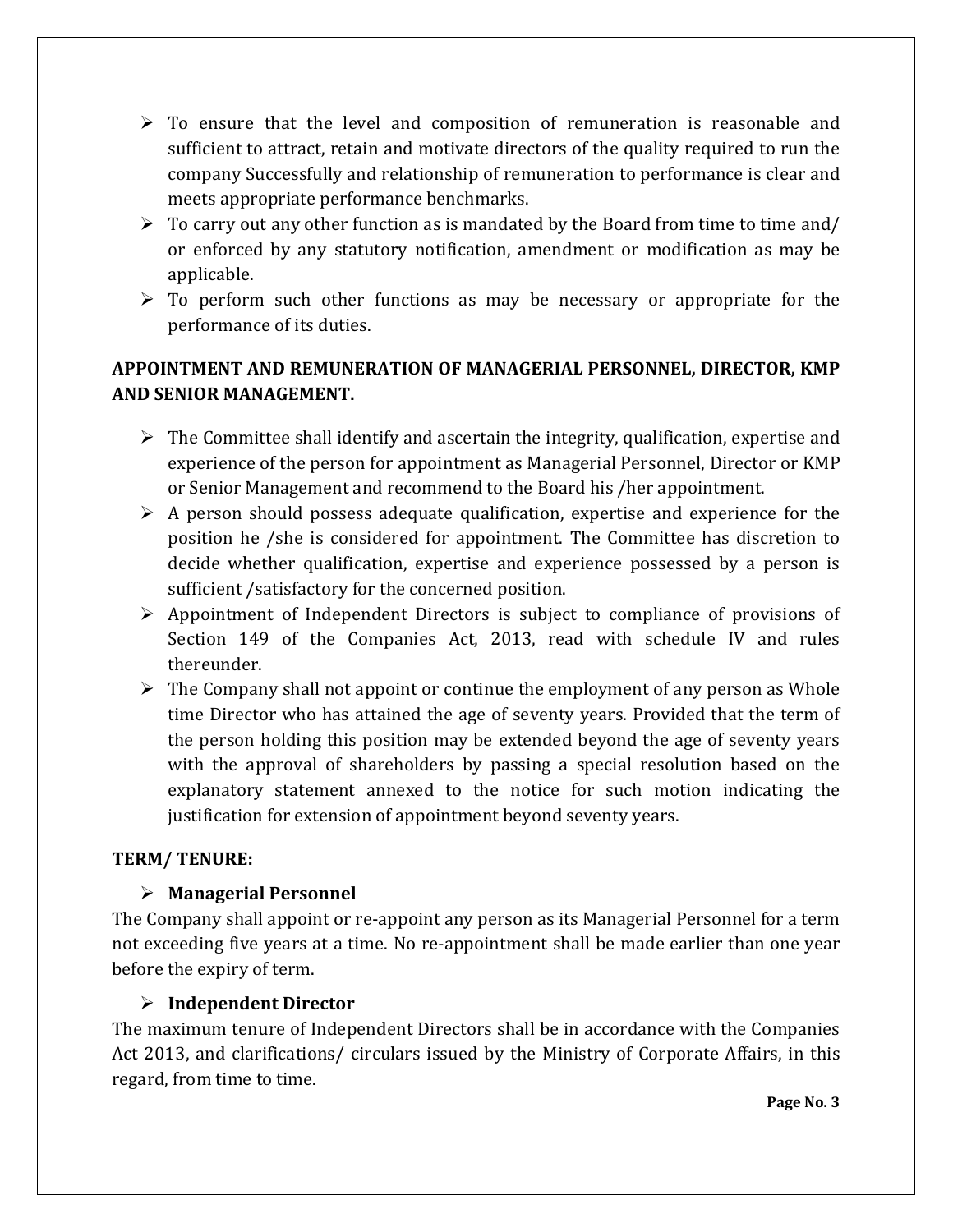#### Evaluation

The Committee shall carry out evaluation of performance of Director, KMP, Senior Management Personnel yearly or at such intervals as may be considered necessary.

#### Removal

In case of any reasons for any disqualification mentioned in the Act or under any other applicable Act, rules and regulations thereunder, the Committee may recommend, to the Board with reasons recorded in writing, removal of a Director, KMP or Senior Management Personnel subject to the provisions and compliance of the said Act, rules and regulations.

#### Retirement

The Director, KMP and Senior Management Personnel shall retire as per the applicable provisions of the Regulations and the prevailing policy of the Company. The Board will have the discretion to retain the Director, KMP, Senior Management Personnel in the same position / remuneration or otherwise even after attaining the retirement age, for the benefit of the Company.

#### Policy for remuneration to Directors/ KMP/ Senior Management Personnel.

# 1) Remuneration to Managerial Personnel, Key Managerial Personnel and Senior Management.

#### a) Remuneration

Managerial Personnel, KMP and Senior Management shall be eligible for a monthly remuneration as may be approved by the Board on the recommendation of the Committee in accordance with the statutory provisions of the Act and rule made thereunder for the time being in force. The break up of the pay scale, performance bonus and quantum of perquisites including, employer's contribution to P.F, medical expenses, etc. shall be decided and approved by the Board on the recommendation of the Committee and shall be within the overall remuneration approved by the shareholders and Central Government, wherever required.

The remuneration and commission to be paid to Managerial Personnel shall be as per the statutory provisions of the Act, and the rules made thereunder for the time being in force.

#### b) Provisions for excess remuneration:

If any Managerial Personnel draws or receives, directly or indirectly by way of remuneration any such sums in excess of the limits prescribed under the Companies Act, 2013 or without the prior sanction of the Central Government, where required, he / she shall refund such sums to the Company and until such sum is refunded, hold it in trust for the Company. The Company shall not waive recovery of such sum refundable to it unless permitted by the Central Government.

Page No. 4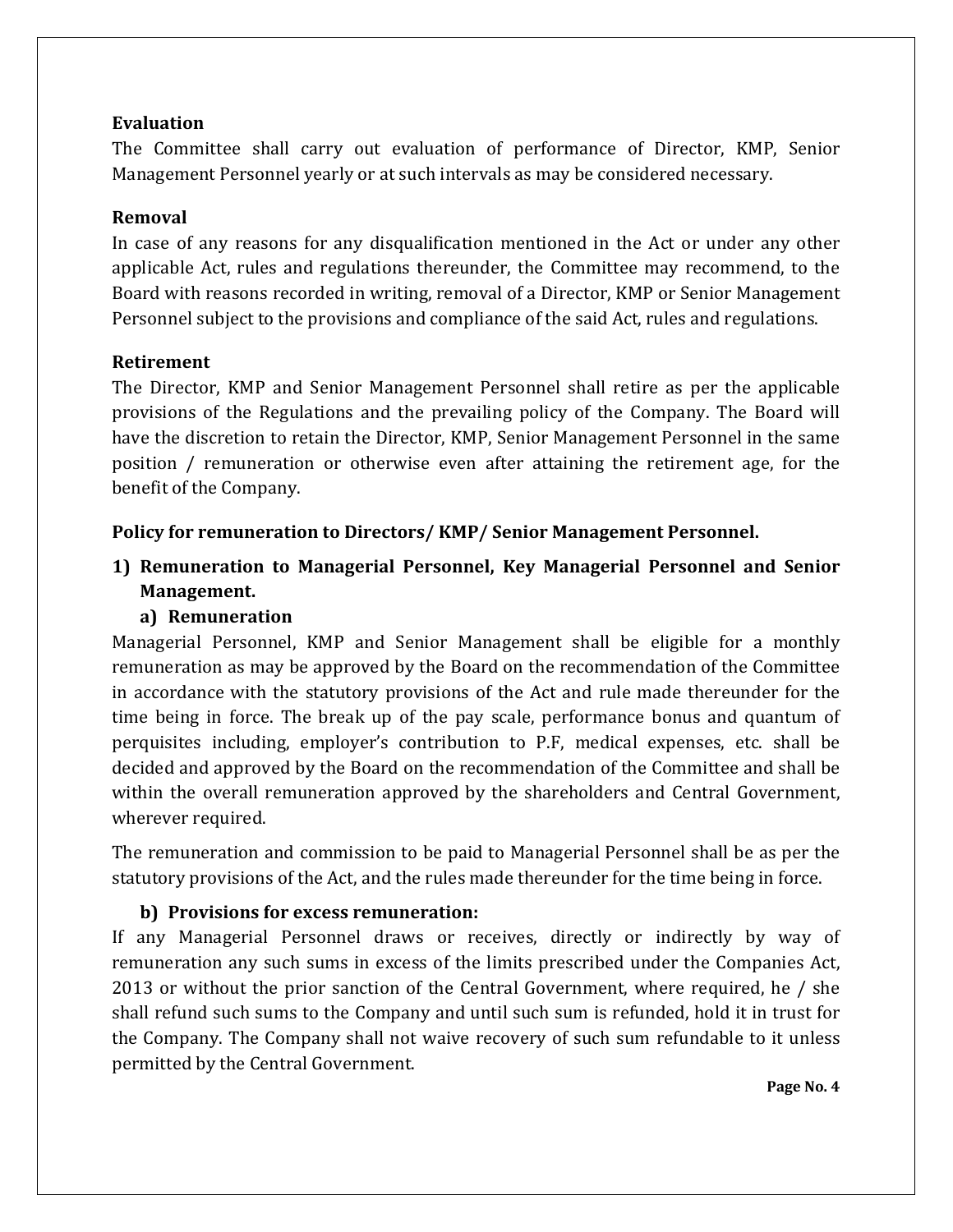#### c) Minimum Remuneration:

If, in any financial year, the Company has no profits or its profits are inadequate, the Company shall pay remuneration to its Managerial Personnel in accordance with the provisions of the Companies Act, 2013 and if it is not able to comply with such provisions, then with the previous approval of the Central Government.

# 2) Remuneration to Non- Executive Directors/ Independent Directors:

# a) Remuneration/ Commission

The remuneration/ Commission paid to Non- Executive Directors/ Independent Directors shall be in accordance to applicable provisions of the Companies Act 2013, and rules made thereunder for the time being in force.

# b) Sitting Fees:

The Non- Executive/ Independent Director may receive remuneration by way of fees for attending meetings of Board or Committee thereof, provided that the amount of such fees shall not exceed the maximum amount as provided in the Companies Act 2013, per meeting of the Board or Committee or such amount as may be prescribed by the Central Government from time to time.

# c) Stock Option:

An Independent Director shall not be entitled to any stock option of the Company.

# d) Commission/ Remuneration Limit.

Remuneration/ Commission to Non- Executive may be paid within the monetary limit approved by shareholders, subject to the limit not exceeding 1% of the net profits of the Company computed as per the applicable provisions of the Companies Act 2013.

# 3) Remuneration to other employees of Company

The remuneration to other employees of the Company shall be based on the experience, qualification and expertise of the related personnel and shall consist of fixed pay and other incentives as per the Company remuneration Policy. The break-up of the pay scale and quantum of perquisites including, employer's contribution to P.F, medical expenses, etc. shall be as per the Company's Policy.

# Membership

- $\triangleright$  The Committee shall comprise of atleast three non executive directors out of which not less than one half shall be independent directors.
- $\triangleright$  The chairperson of the Company (whether executive or non-executive) may be appointed as member of the Committee but shall not chair such committee.